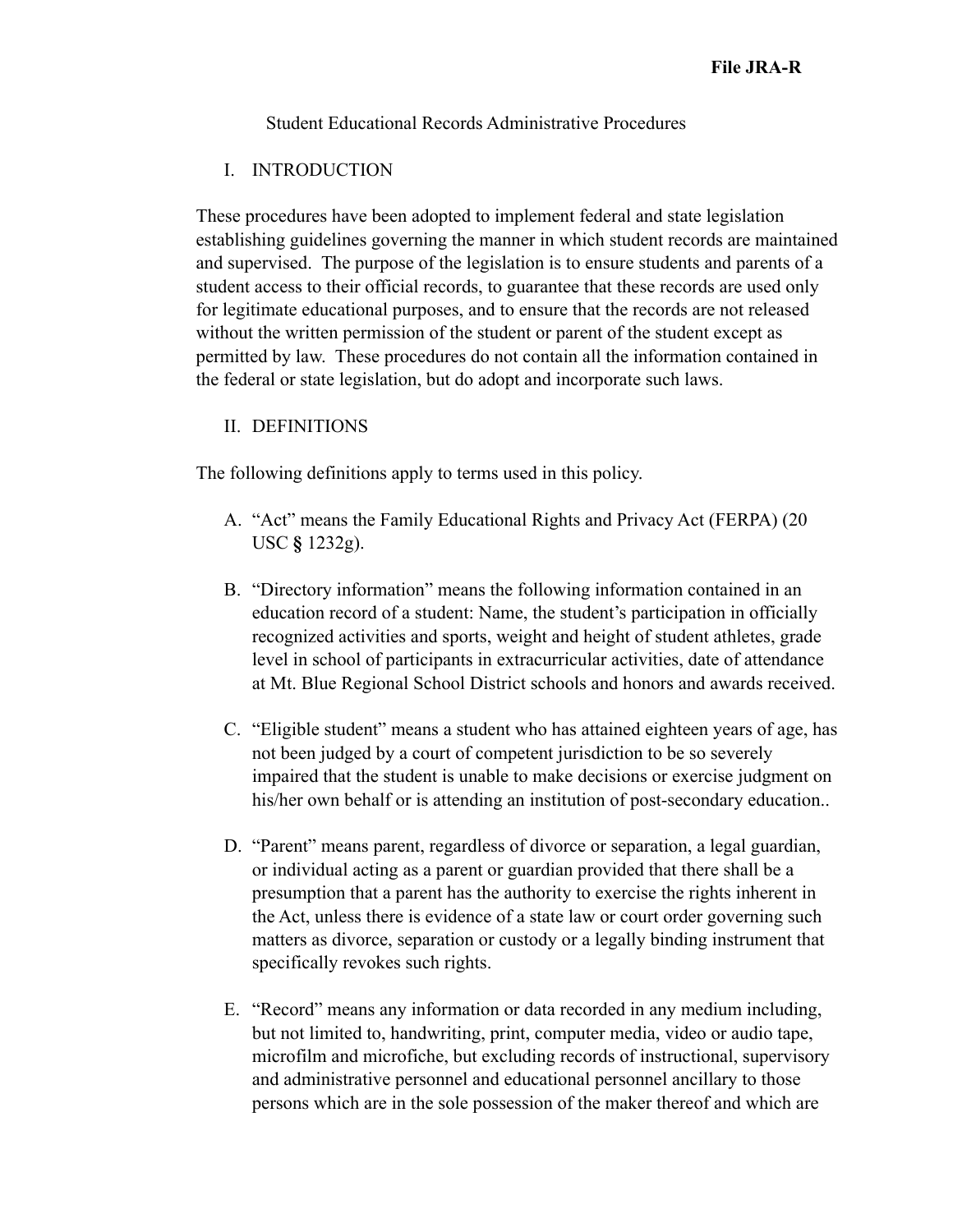not accessible or revealed to any other person except a temporary substitute for the maker of the record.

- F. "School" means Mt. Blue Regional School District and each school within the system.
- G. "Student" includes any individual with respect to who the Mt. Blue Regional School District maintains education records.

# III. ANNUAL NOTIFICATION OF RIGHTS

Each year parents of students attending school or eligible students attending school will be provided with a summary of their rights through any of the following means.

A. A letter to each parent or eligible student within Mt. Blue Regional School District.

A. Publication of the policy summary in a school newspaper, newsletter or handbook distributed to each parent or eligible student.

A model copy of that summary is attached to this policy as JRA-E. That summary shall also inform the parents of locations where copies of the Board's policy statement and administrative procedure may be obtained.

A copy of this procedure, JRA-R, and the policy statement that is the basis for this procedure, JRA, Shall be posted in each school.

## IV INSPECTION AND REVIEW OF EDUCATION RECORDS

Parents of students and eligible students may review and inspect their educational records by the following procedure:

A. The parent or eligible student must request in writing to review the records through the appropriate administrator.

B. The school will comply with the request within a reasonable period of time, but in no case more than 45 days after it received the request, and will comply before any meeting regarding an Individualized Education Program (IEP) or any due process hearing relating to the identification, evaluation or placement of the student.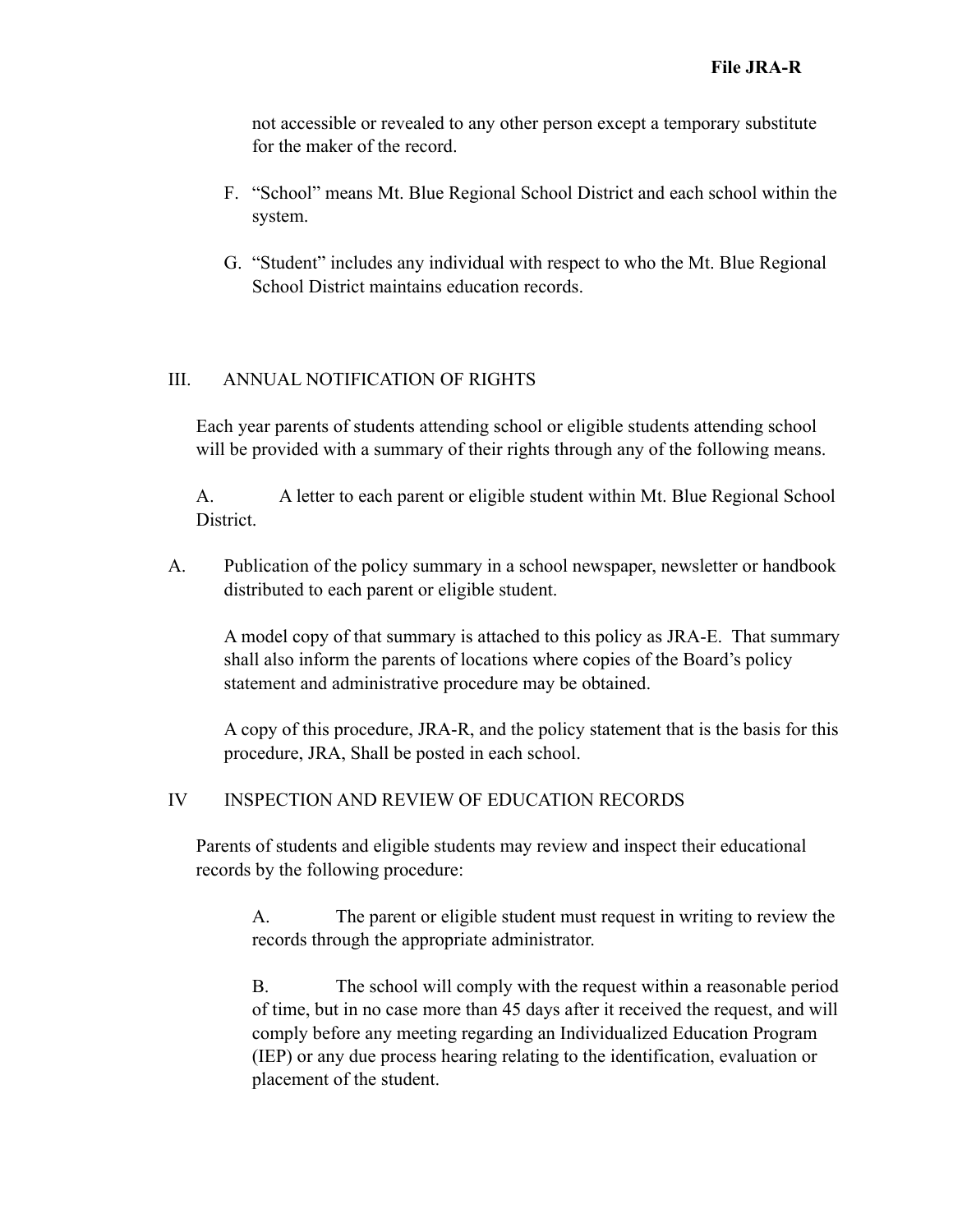C. The designated administrator will list the types and locations of all records, the names an titles of officials responsible for those records and names of non-school personnel who have received copies or reviewed the education records.

D. The school may deny a request for access to or a copy of the student's record if there is a reasonable doubt as to the legality of the parent/ child relationship. Access will be withheld until a determination of legal right to access can be established.

#### V DISCLOSURE OF EDUCATION RECORDS

A. The school will not disclose any personally identifiable information from the education records of a student without the prior written consent of the parent or eligible student. The written consent shall include a specification of the records that may be disclosed, the purpose(s) of the disclosure(s) and the identity of the party or parties to whom the disclosure(s) may be made. Exceptions to these disclosure requirements are as follows:

- 1. As provided by 20-A MRSA § 6001-B, when a student transfers from the local school unit to another school unit in Maine or any other state, a copy of all his/her education records, including special education records, disciplinary records, attendance records, and health records other than confidential health records for which consent for dissemination has not been obtained, will be sent to the receiving school unit upon written request of the Superintendent or designee of that unit; there is no requirement for written consent by the parent/guardian or eligible student. Confidential health records may be provided only if the Superintendent/ designee of the school unit from which the student is transferring receives the authorization or consent necessary for the dissemination of information contained in records pertaining to HIV infection status, alcohol and other drug abuse treatment, health care and treatment, and mental health treatment.
	- 2. Personally identifiable information may be disclosed without written consent if the disclosure is to:
		- a. State and local educational authorities, the Comptroller General of the United States, or the Secretary of the U.S. Department of Education (including those acting for the Secretary) in connection with the audit and evaluation of federal and state supported educational programs or for enforcement of or compliance with federal legal requirements, and to state and local educational authorities as required by state statute and permitted by federal law.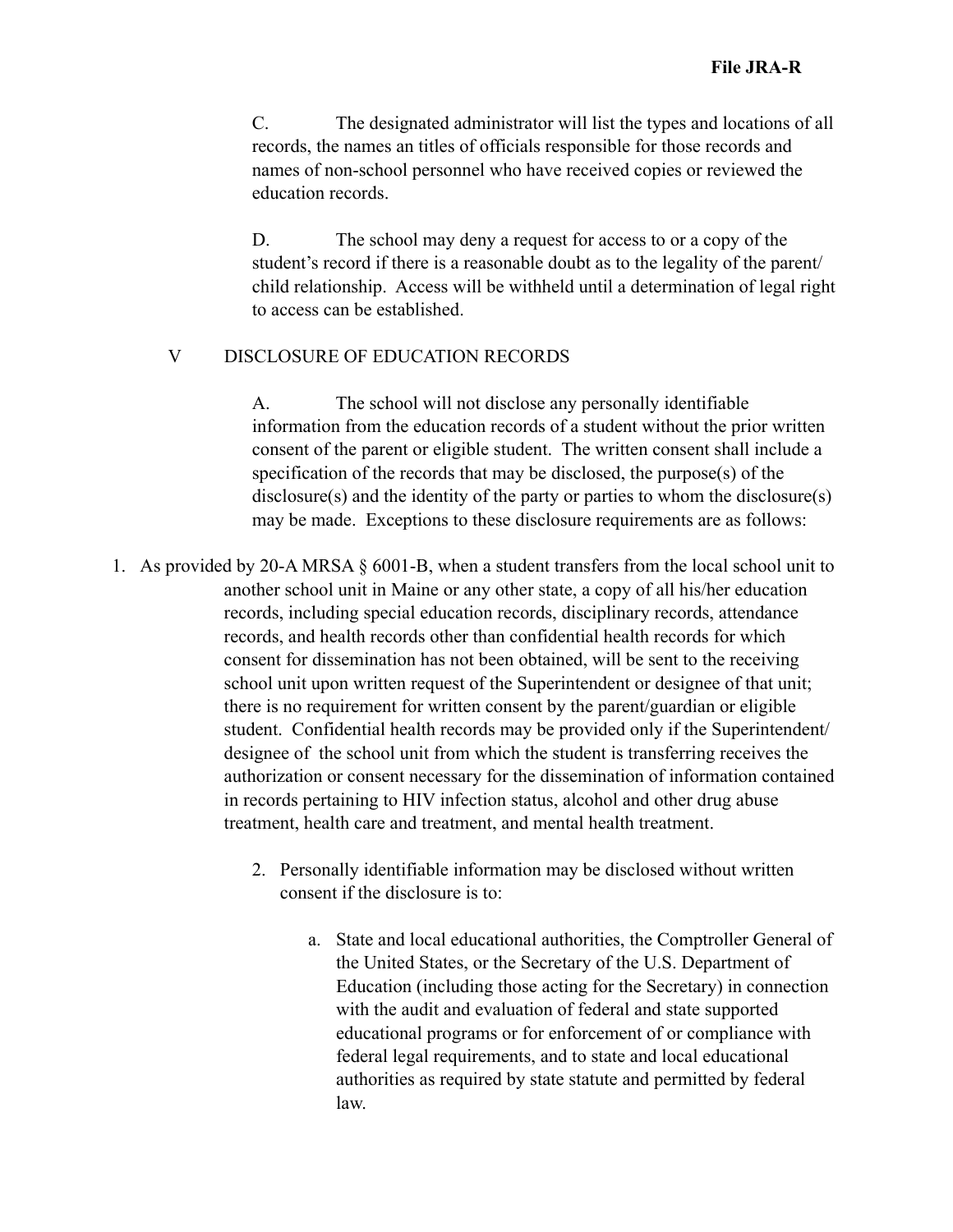- b. School administrators, board members, officials, teachers and other school personnel, contracted providers of educational services for the student and lawyers within Mt. Blue Regional School District who have legitimate educational interests.
- c. Officials of another school, school system or institution of postsecondary education in which the student seeks or intends to enroll.
- d. Institutions to which the student has applied for or has received financial aid if the information is necessary to determine the eligibility, amount or conditions of the aid or to enforce the terms or conditions of the aid.
- e. Organizations conducting studies for, or on behalf of, educational agencies or institutions, including but not limited to studies to develop, validate or administer predictive tests.
- f. Accrediting organizations for the purpose of carrying out their accrediting functions.
- g. Parents of a dependent student, as defined in § 152 of the Internal Revenue Code of 1954.
- h. Those as directed by a judicial order or lawfully issued subpoena, provided that reasonable effort is made to notify the parent of the student or the eligible student of the order or subpoena prior to compliance herewith, unless the subpoena or judicial order directs that the disclosure not occur.
- i. A court of law, if relevant to an action brought by the parents of the child against the school unit, or brought by the school unit against the child or child's parents.
- j. Appropriate parties in a health or safety emergency provided that knowledge of the information is necessary to protect the health or safety of the student or other individuals. This disclosure may include the release of appropriate information to school officials in other school units about disciplinary action taken against a student for conduct that posed a significant risk to the safety or well-being of that student or other members of the school community, if the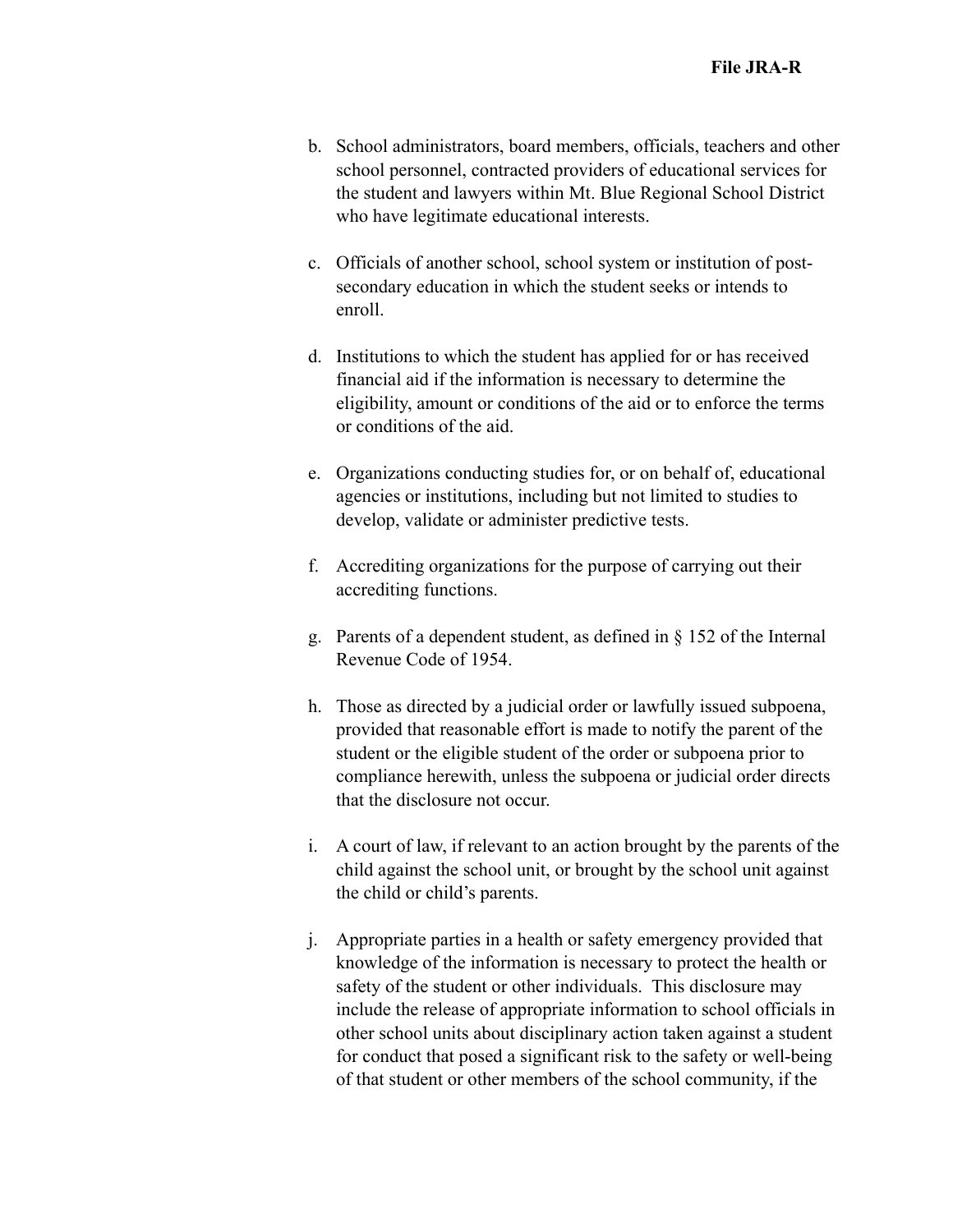officials in the other school unit have a legitimate educational interest in the behaviors of the student.

- k. Criminal justice agencies or other agencies that by court order or agreement, are responsible for the juvenile in circumstances as described in 20-A MRSA  $\S$  6001(3).
- l. Other circumstances specifically permitted by law.
- 3. Directory information may be disclosed without parental consent about former students.
- 4. Mt. Blue Regional School District reserves the right to make public at its discretion personally identifiable information from the education records of a student if that information has been designated as directory information as that term is defined under subparagraph B in section II of this policy, unless the parent of the student or eligible student informs the school in writing within 10 days of the first student day of the school year or within 10 days of enrollment, that such personally identifiable information is not to be designated as directory information with respect to that student.

5. The school unit will provide military recruiters and institutions of higher learning with the names, addresses, and telephone numbers of high school students, upon their request, unless the student's parent/guardian or eligible student notifies the school unit in writing that he/she does not want such information released. Such information will not be disclosed if the student's parent or eligible student notifies the school unit, in writing, that such information may not be released without his/her written consent.

B. All disclosures of information under this section will comply with regulations and guidelines provided by the Federal Government and the Maine Department of Education.

C. The school will maintain a record of disclosures of personally identifiable information from the education records of a student and will permit a parent or eligible student to inspect that record, except that such records shall not include disclosures to the parent of a student or an eligible student, disclosures pursuant to written consent, disclosures to school officials or disclosures of directory information.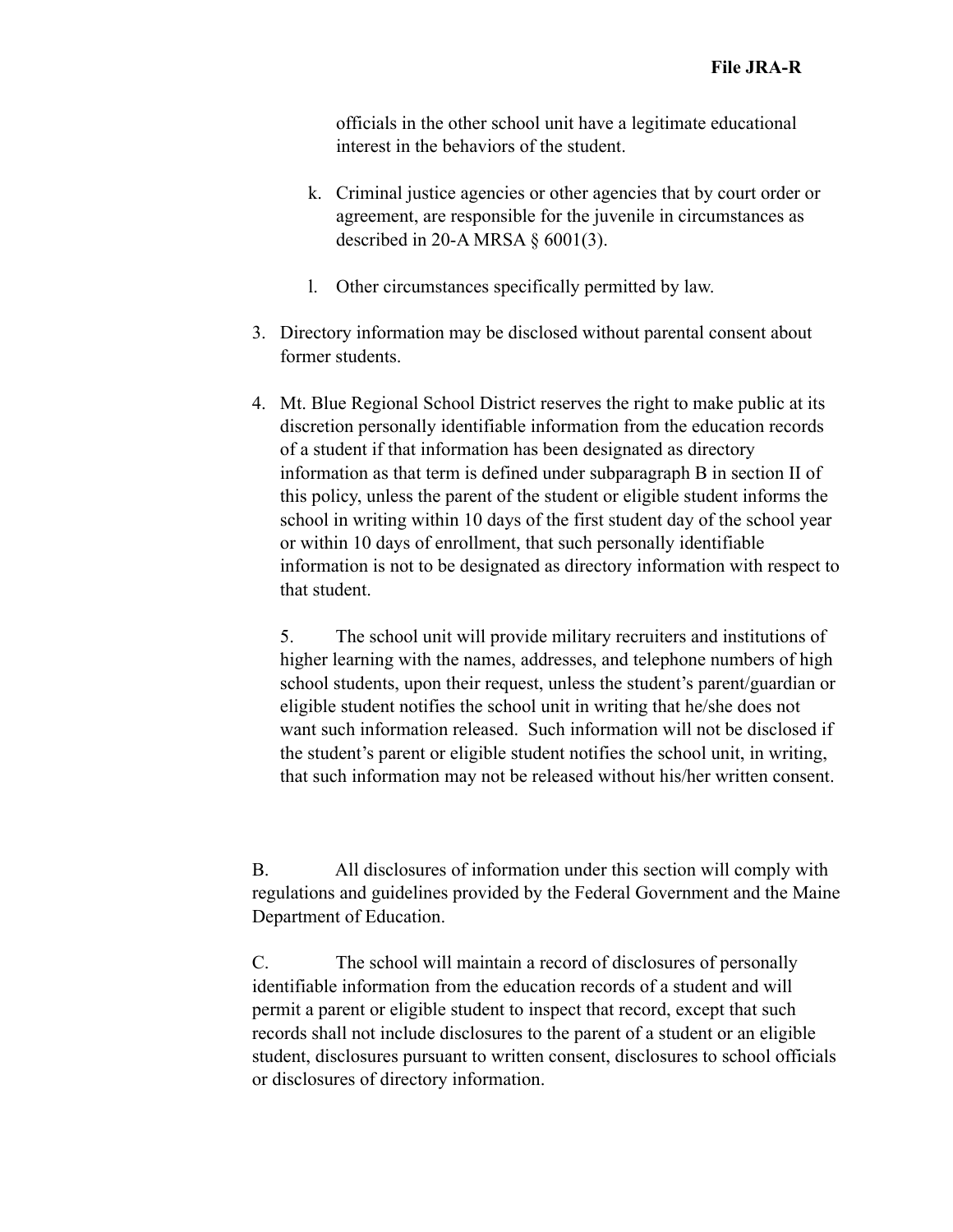#### VI REQUEST TO AMEND EDUCATION RECORDS

- A. All parents of students/eligible students may seek correction of education records of the student through a request to amend the records on the grounds that it is inaccurate, misleading or in violation of the privacy or other rights of the student. The school shall, within 15 days of receipt of the request, either amend the information in accordance with the parent's/eligible student's request or inform the parent/eligible student of its refusal to amend the information and advise the parent/eligible student of the opportunity for a hearing.
- B. If the request is denied, the parents or the eligible student shall be entitled to a hearing upon request. The hearing shall be held within a reasonable period of time from the time the school receives the request, and the parents or the eligible student shall be given advance notice of the date, place and time of the hearing. The Superintendent may designate an individual to conduct the hearing. The individual may be an employee of the school unit but may not have a direct interest in the outcome of the hearing. The parents or the eligible student shall be afforded a full and fair opportunity to present evidence relevant to the issues raised and may be assisted or represented by individuals of his/her choice at his/her own expense, including an attorney. The school shall make its decision in writing within a reasonable period of time. The decision of the school shall include a summary of the evidence and the reasons for the decision.
- C. If, as a result of the hearing, the school decides that the information is inaccurate, misleading or otherwise in violation of the privacy or other rights of the student, it shall amend the education records of the student accordingly and so inform the parents or the eligible student in writing.
- D. If, as a result of the hearing, the school decides that the information is not inaccurate, misleading or otherwise in violation of the privacy or other rights of the student, it shall inform the parents or eligible student of the right to place in the education records of the student a statement commenting upon the contested information in the education records and/or setting forth any reasons for disagreeing with the decision of the school.
- E. Any explanation placed in the education records of the student under the preceding paragraph shall be maintained by the school as part of the education records of the student as long as the record or contested portion is maintained by the school, and if the education records of the student or the contested portion is disclosed by the school to any party, the explanation shall also be disclosed to that party.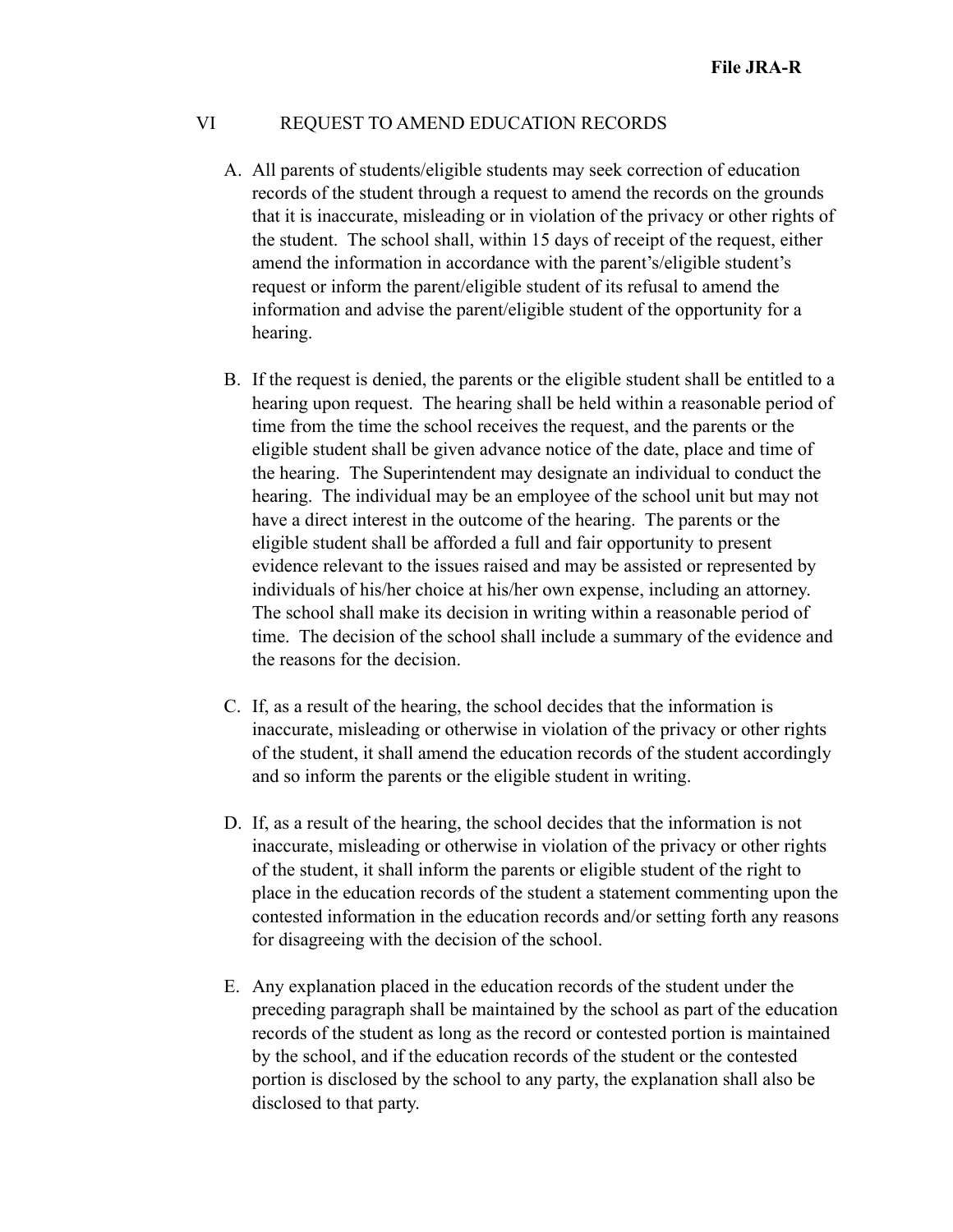## VII STUDENT RIGHTS

When a student becomes an eligible student, the rights accorded to and the consent required of the parents of the student shall thereafter transfer to the eligible student.

#### VIII LIMITATIONS ON WAIVERS

A parent of a student/eligible student may waive any of his/her rights regarding confidentiality of educational records as set forth in this policy and in the Act, but such a waiver shall be in writing and signed by the parents or student as appropriate. The school may not require that a parent/eligible student waive his/her rights.

A waiver under this section may be revoked with respect to any actions occurring after the revocation. A revocation under this paragraph must be in writing. If a parent executes a waiver under this section, that waiver may be revoked by the student any time after he/she becomes an eligible student.

## IX FEES

The school shall provide copies of education records to parents/eligible student upon request. The cost of producing copies of the record, if desired, to the parents/eligible student will be TEN CENTS (.10) per copy plus postage. This fee, however, will not prohibit a parent's/eligible student's opportunity for access to the records if they are unable to pay for such copies. There will be no charge to search for or to retrieve the education records of a student.

## X LIMITATION OF DESTRUCTION OF EDUCATION RECORDS

The school may destroy parts of an education record of a student when they are no longer deemed useful, subject to the following exceptions:

A The school may not destroy any education record if there is any outstanding request to inspect or review such records.

B The record of access maintained shall be retained for as long as the education record to which it pertains is maintained.

C The school shall inform parents of students with disabilities when education records are no longer needed to provide educational services to the student or to demonstrate that the school has provided the student with a free, appropriate public education as required by law. At that point, the records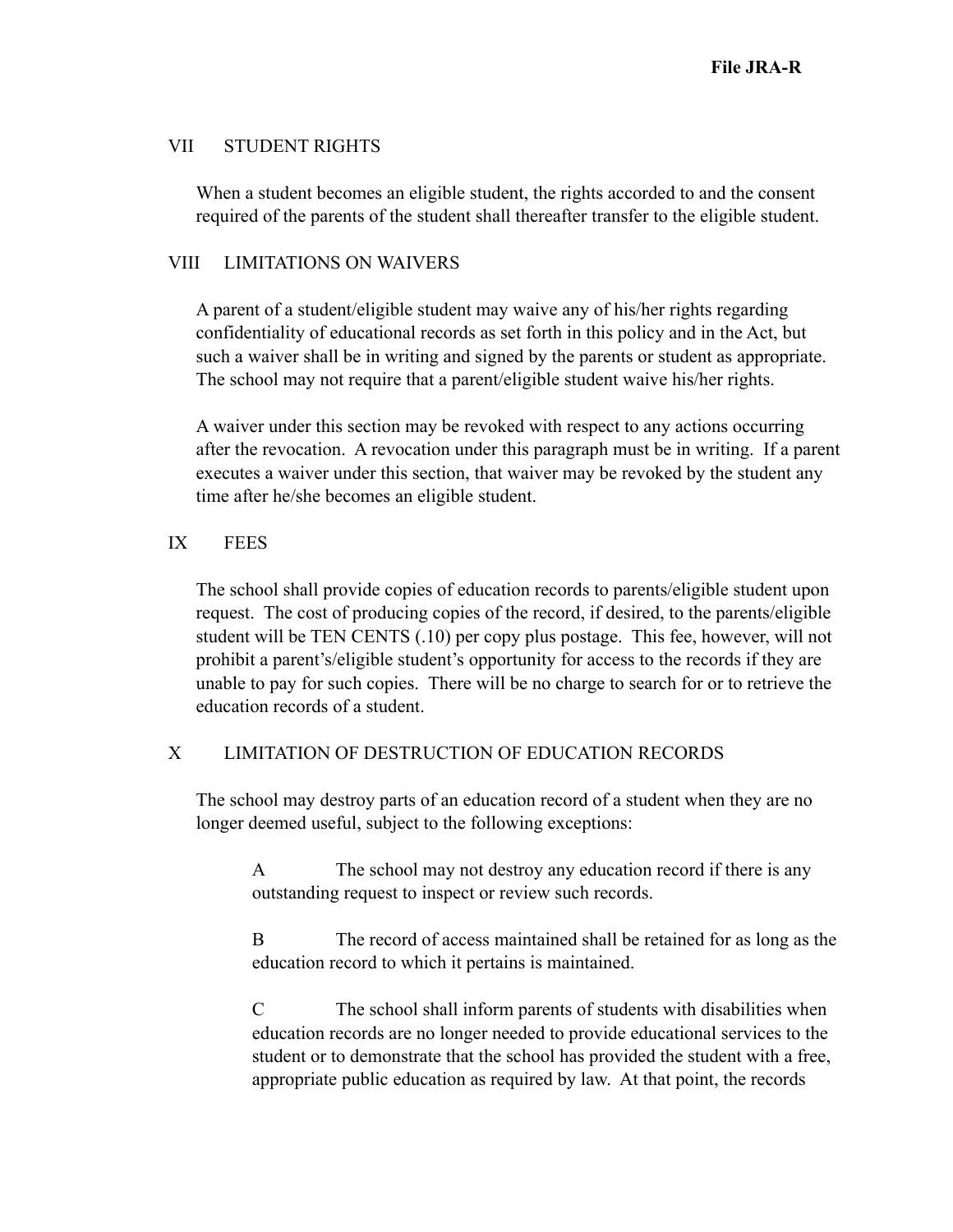shall be destroyed at the request of the parents and may be turned over to parents or eligible student upon their request.

D A permanent record of a special education student's name, address, phone number, grades, attendance record, classes attended and grade and year completed shall be maintained without time limitations.

E. High school transcripts of all students shall be maintained permanently.